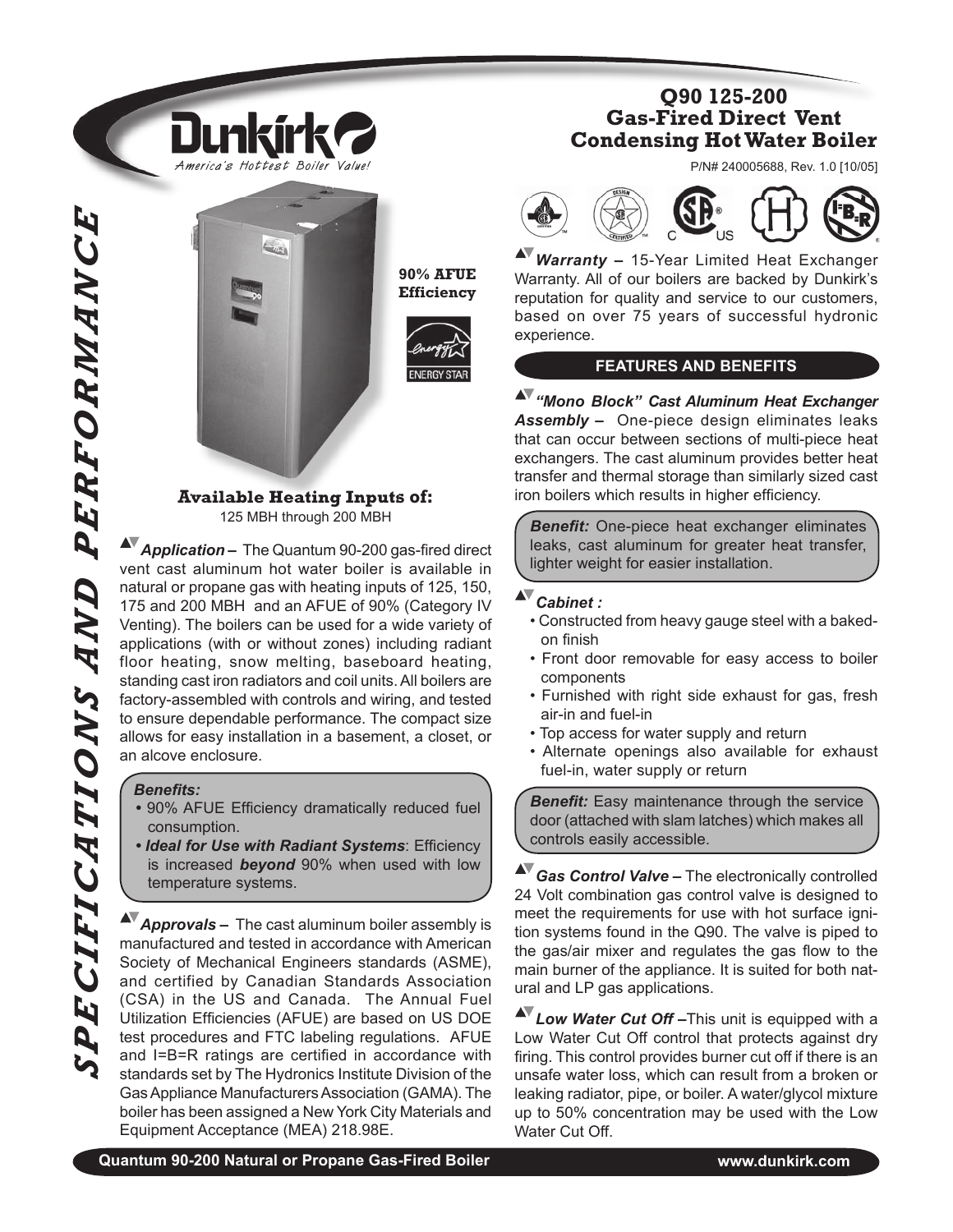#### **FEATURES AND BENEFITS** *Continued*

*Casting Temperature Safety Switch –* In the event there is lack of water or too high temperatures in the boiler, the casting temperature safety switch (located on the top of the aluminum boiler section) shuts down the boiler by turning off power to the Integrated Boiler Control (IBC). To restart the boiler, verify that the boiler is properly filled with water and then manually reset the safety switch. **WARN-ING! NEVER RUN WATER INTO A HOT EMPTY BOILER.**

*High Limit Aquastat Control –* The high limit aquastat control determines the maximum boiler water temperature and also provides a means for protecting the boiler and heating system from unsafe operating conditions which could damage the boiler. The aquastat is tied in with the IBC and is factory set at 180°F (82.2°C) water temperature. The high limit set point is field adjustable and may be set anywhere between 100°F (37.8°C) and 200°F (93.3°C). The field set point adjustment for each installation depends on the heating system's requirements.

*Hot Surface Igniter –* The 120 Volt hot surface igniter heats up to 1,800°F (982.2°C) to initiate combustion of the gas in the burner. The igniter is mounted next to the burner through the gas/air mixer. The igniter also serves as a means for proving the main burner flame by flame rectification. In case of a lack of flame signal on three consecutive trials for ignition, the IBC will lockout.

*Draft Inducer –* (blower) draws in the outside combustion air to mix with gas, which flows into the pre-mix burner and combusts. The fan then forces the resulting flue gases from the boiler unit and providing a positive removal of the flue gases discharged through the vent piping to the outdoors.

#### *Benefits:*

- Cooled flue gas can be safely vented through easy to install economical CPVC and PVC.
- Sealed Combustion, Premix Gas Burner, and Low Flame Temperature which drastically reduces CO and NOx emissions, and contributes to a cleaner and healthier environment.
- Combustion Air is drawn directly from the outdoors (sealed combustion, "direct vent") and does not compete with building occupants for fresh air.

*Differential Pressure Air Proving Switch –* The diaphragm type differential pressure switches are connected by vinyl tubing to the gas valve and the air inlet connection on the negative side and the sight glass adapter on the positive side. The pressure switches monitor air flow by sensing the differential pressure measured in inches of water (" w.c.). The factory settings on these switches are 0.5" w.c. on the normally open switch and 3.5" w.c. for the normally closed switch. The contacts are normally open, but close when the draft inducer is running which causes the differential pressure at the switch to exceed the setting. The closed switch proves there is appropriate air flow for combustion. The pressure switch shuts off the main burner if the differential pressure is inadequate due to a blocked vent pipe, a blocked air intake, blocked boiler sections or a blocked draft inducer. After five (5) minutes of lack of the adequate differential pressure, the IBC will lockout. The "PURGE" indicator light will blink, indicating a failure to prove adequate combustion air flow or flue gas flow.

*Integrated Boiler Control (IBC) –* The Integrated Boiler Control operates the combustion air blower, the circulator pump and the hot surface igniter/flame sensor. The IBC contains four diagnostic indicator lights. For system operation and troubleshooting process.

*Benefit:* Simplified Controls with high limit and low water cut-off for operation safety and maximum reliability.

*Circulator Pump* – The water lubricated maintenancefree pump and isolation valves are furnished with a carton inside the boiler cabinet, and can be installed at the installer's preferred location. The isolation ball valves on the inlet and outlet of the pump eliminate the need to drain the heating system if pump servicing is required.

*Drain Valve –* The ¾" (19mm) drain valve is furnished on the front of the boiler. Any piping installed below the elevation of this drain valve will require additional drain valves to be installed at low points in the piping system in order to drain the entire system.

**AV** Relief Valve – The relief valve is furnished as standard on top of the boiler and provides for pressure relief of the heating system in case of abnormal operating conditions. The valve opens at 30 psig (201 kPa) and is ASME approved.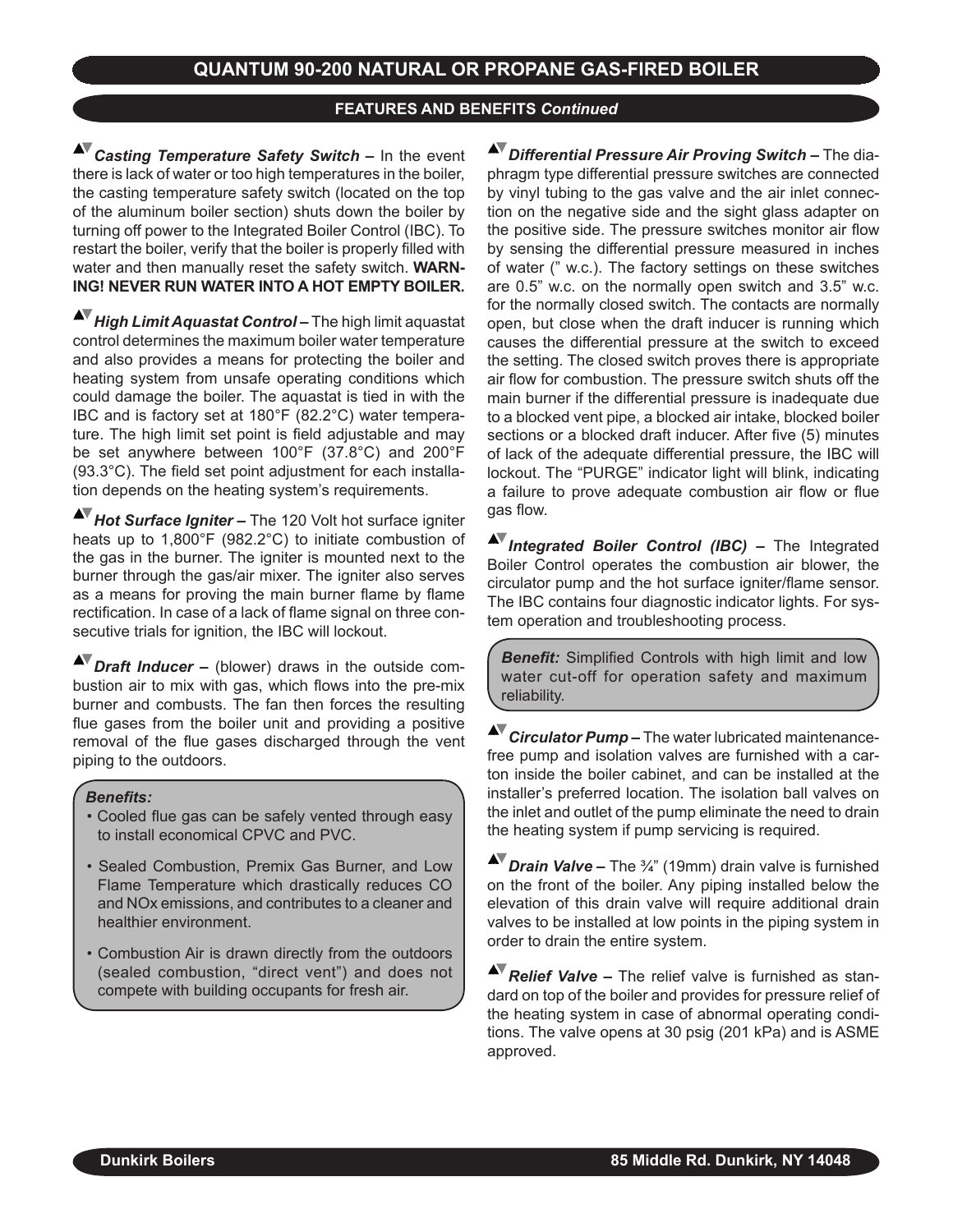### **DIMENSIONS, STANDARD EQUIPMENT, CONNECTIONS & CLEARANCES**

*Ratings shown are for sea level applications. The boiler automatically derates input as altitude increases. No alterations to boiler are required for altitudes above sea level.*



#### **QUANTUM 90-200 STANDARD EQUIPMENT**

| Aluminum Boiler with Painted Jacket.                                      | Completely installed and wired safety control<br>system with burner consisting of: |  |  |  |  |
|---------------------------------------------------------------------------|------------------------------------------------------------------------------------|--|--|--|--|
| Hi Limit Aquastat                                                         |                                                                                    |  |  |  |  |
| Transformer                                                               | • Microprocessor Based Integrated Boiler Control                                   |  |  |  |  |
| 1-1/4" Taco (or Grundfos) Circulator with<br><b>Isolation Ball Valves</b> | • Stainless Steel Premix Burner                                                    |  |  |  |  |
| Low Water Cut-Off                                                         | • Automatic Gas Valve                                                              |  |  |  |  |
| Temperature and Pressure Gauge                                            | • Hot Surface Igniter                                                              |  |  |  |  |
| 30 psi ASME Relief Valve                                                  | • Casting Temperature Safety Switch                                                |  |  |  |  |
| Air Vent                                                                  | • Air Flow Proving Switches (2)                                                    |  |  |  |  |
| Service Switch                                                            | • Forced Draft Blower                                                              |  |  |  |  |

| <b>CONNECTIONS</b>                                                                                                   |
|----------------------------------------------------------------------------------------------------------------------|
| 120 Volts AC, 60 Hertz, 1 Phase, Less Then 12 Amps                                                                   |
| Vent Pipe & Air Intake Pipe:<br>• Vent Pipe - First 5' is Schedule 40 2" CPVC (Provided), Then<br>Schedule 40 3" PVC |
| • Air Intake - Schedule 40 3" PVC, Vent Length:<br>- 6' Minimum - 60" Maximum                                        |
|                                                                                                                      |
|                                                                                                                      |
|                                                                                                                      |

| <b>BOILER CLEARANCES</b>                  |                                        |                                                            |  |  |  |
|-------------------------------------------|----------------------------------------|------------------------------------------------------------|--|--|--|
| Unit                                      | <b>Combustible</b><br><b>Clearance</b> | <b>Accessibility,</b><br>Cleaning, and<br><b>Servicing</b> |  |  |  |
| Top                                       | 1"                                     | 8"                                                         |  |  |  |
| Left Side                                 | 8"                                     | 24"                                                        |  |  |  |
| <b>Right Side</b>                         | 1"                                     |                                                            |  |  |  |
| Base                                      | 1"                                     |                                                            |  |  |  |
| Front                                     | 0"                                     | 24"                                                        |  |  |  |
| <b>Back</b>                               | 1"                                     |                                                            |  |  |  |
| Intake/Vent<br>Piping                     | በ"                                     |                                                            |  |  |  |
| Near Boiler<br><b>Hot Water</b><br>Piping | 1"                                     |                                                            |  |  |  |

*All distances measured from the cabinet of the boiler.*